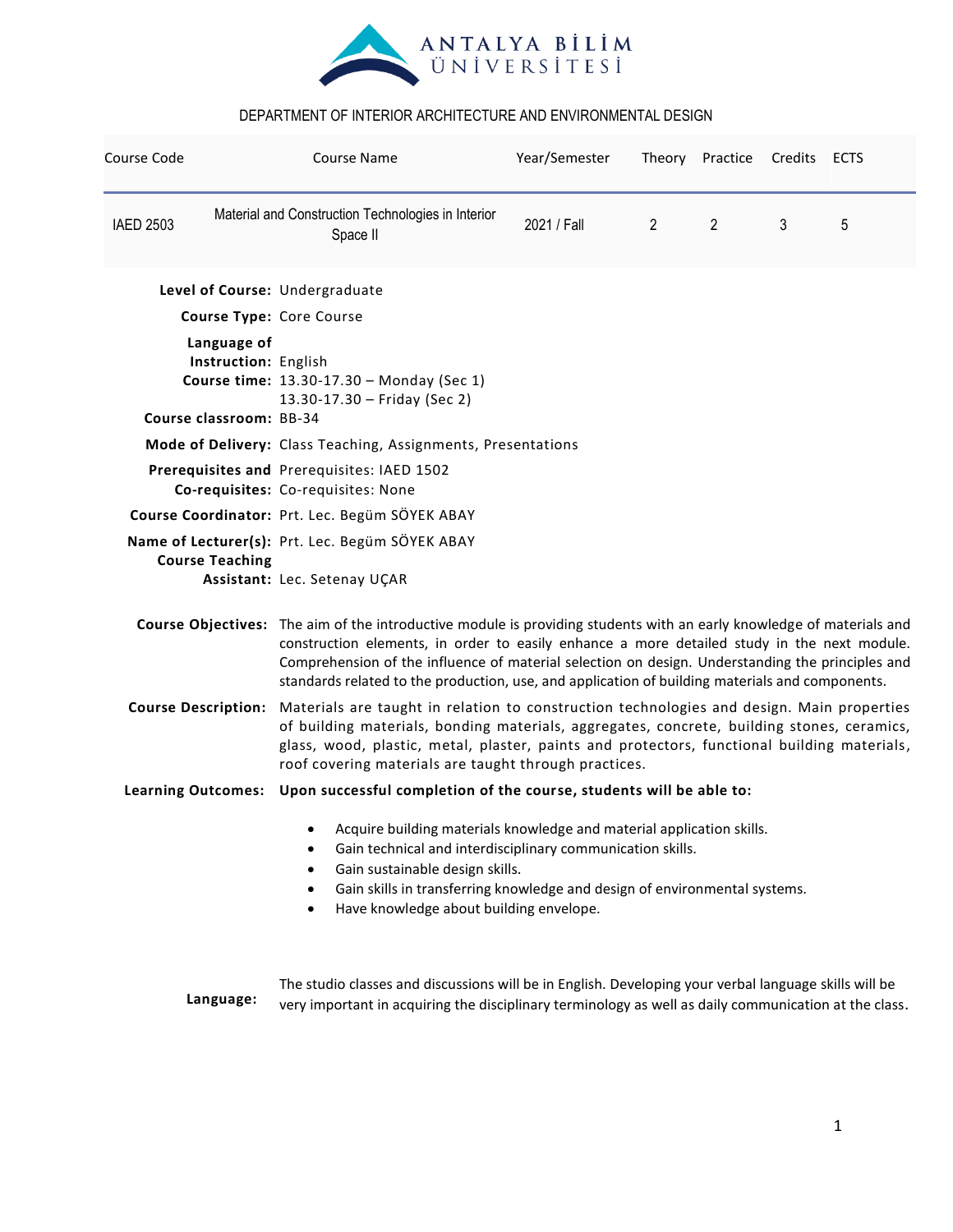

| <b>Text Books:</b>                                                   | 1- Rosen, H.J., Heineman, T., "Architectural Materials for Construction", McGraw-Hill Inc., NY, 1996.<br>2- Toydemir, N., Gürdal, E., Tanacan, L., "Yapı Elemanı Tasarımında Malzeme", Literatür Yayınevi,<br>İstanbul, 2000.                                                                                                                                                                                                                                                                                                                                                                                                                                                                                                                                                                            |  |  |  |
|----------------------------------------------------------------------|----------------------------------------------------------------------------------------------------------------------------------------------------------------------------------------------------------------------------------------------------------------------------------------------------------------------------------------------------------------------------------------------------------------------------------------------------------------------------------------------------------------------------------------------------------------------------------------------------------------------------------------------------------------------------------------------------------------------------------------------------------------------------------------------------------|--|--|--|
| <b>Recommended Text</b><br><b>Books:</b>                             | Meta, M.; Scarborough, W.; Armpriest, D., 2009, Building Construction: Principles Materials<br>$1 -$<br>and Systems, 2nd Ed.,<br>Foster, J.S.; Greeno, R., 2007, Structure and Fabric, part 1; 7th Ed. Pearson<br>$2 -$<br>Allen, E., 2005, How Buildings Work, the natural order of Architecture, 3rd Ed., Oxford<br>3-<br><b>University Press</b><br>Szokolay, S., Introduction to Architectural Science, the basis of sustainable design, Architectural<br>4-<br>Press<br>Kocataşkın, F., "Yapı Malzemesi Dersleri", İstanbul Teknik Üniversite Matbaası, Gümüşsuyu,<br>5-<br>1973.<br>Salvadori, M. Why buildings stand up. The strength of architecture, W.W. Norton&Company,<br>6-<br>London, NY<br>Toydemir, N., "Cam Yapı Malzemeleri", Eskişehir: Sakarya Gazetecilik ve Matb. AŞ., 1990.<br>7- |  |  |  |
| For the terminology:                                                 |                                                                                                                                                                                                                                                                                                                                                                                                                                                                                                                                                                                                                                                                                                                                                                                                          |  |  |  |
| <b>Reading Textbooks:</b>                                            |                                                                                                                                                                                                                                                                                                                                                                                                                                                                                                                                                                                                                                                                                                                                                                                                          |  |  |  |
| <b>Planned Learning</b><br><b>Activities and Teaching</b><br>Method: | Learning/Teaching Method: The expected learning outcomes for the course will be assessed<br>through: Assignments, a Midterm Exam, a Final Exam and Class discussions and feedback.                                                                                                                                                                                                                                                                                                                                                                                                                                                                                                                                                                                                                       |  |  |  |
|                                                                      | Assignments: Students are required to take quizzes related to the subject of the previous week<br>throughout the semester.                                                                                                                                                                                                                                                                                                                                                                                                                                                                                                                                                                                                                                                                               |  |  |  |
|                                                                      | Class Participation: Regular attendance of all enrolled classes is expected. Do not be late for the<br>class. Attendance will be taken through your signature within the first quarter of the class; if you<br>come later you will be considered absent. At the end of the Semester, your attendance will be<br>reported on UBS. Attendance is compulsory and in case of absenteeism of more than 30%, the<br>system will automatically grade you "FX". If you miss a class, it is your responsibility to 'make up' all<br>work, including items discussed in class. The class contribution will be measured in terms of quality,<br>not quantity. If you need to leave early for whatever reason, you should exercise politeness and<br>notify your professor at the commencement of the session.       |  |  |  |
|                                                                      | Academic integrity & plagiarism: Academic integrity is the pursuit of scholarly activity based on the<br>values of: honesty, trust, fairness, respect, and responsibility. Practicing academic integrity means<br>never plagiarizing or cheating, never misrepresenting yourself, never falsifying information, never<br>deceiving or compromising the work of others. Basically, this means, either intentionally or<br>unintentionally, using the words or ideas of someone else without giving credit, it's strictly<br>forbidden.                                                                                                                                                                                                                                                                    |  |  |  |
|                                                                      | Course Textbooks: There is no specific textbook for this course but topics will mainly follow the<br>chapters in the book 'Construction Materials' by Peter Domone and John Illston.                                                                                                                                                                                                                                                                                                                                                                                                                                                                                                                                                                                                                     |  |  |  |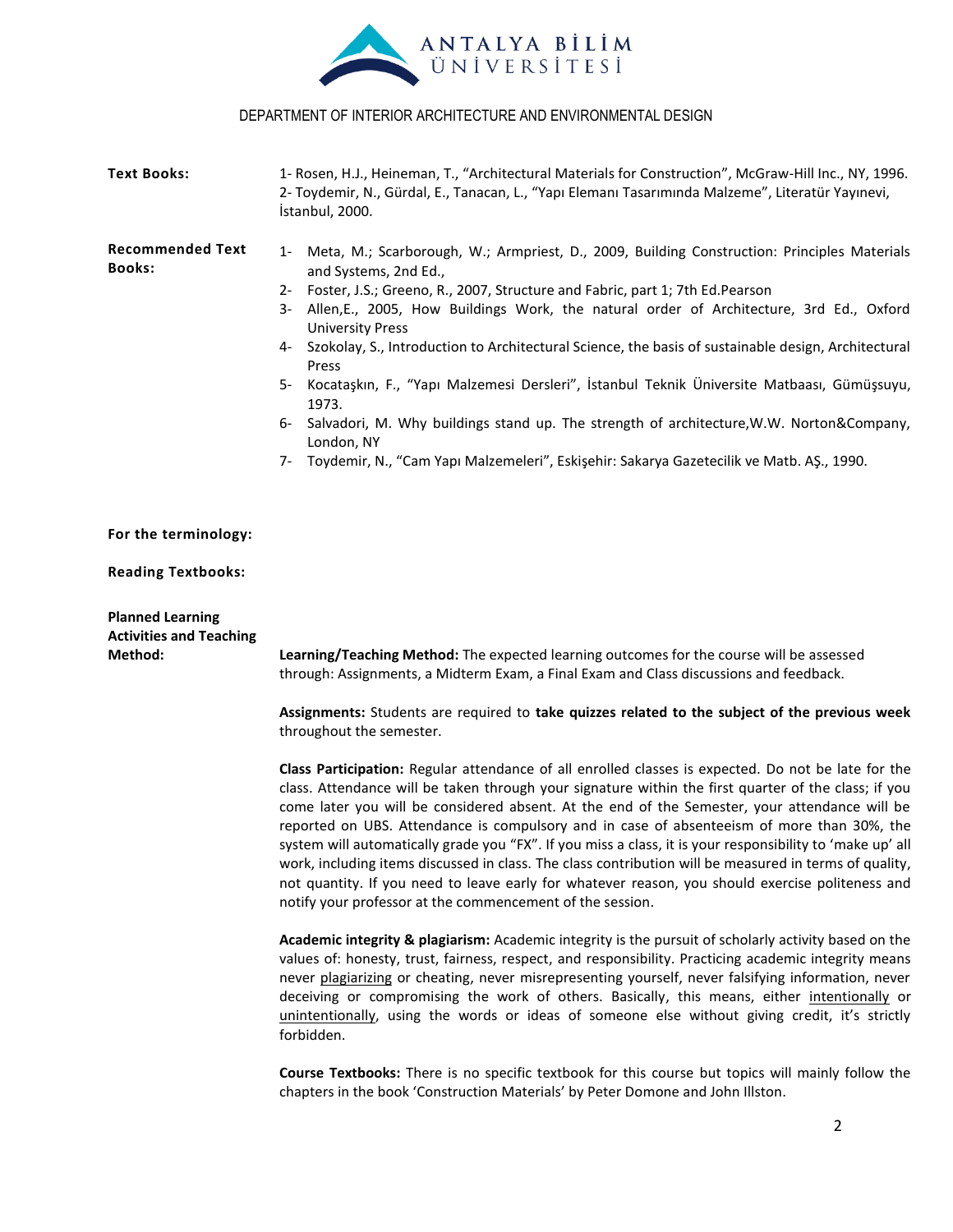

#### **Specific Rules:**

- 1. Be punctual. Punctuality is a sign of respect toward yourself and the others.
- 2. Show respect for all the people and property around you.
- 3. Be responsible for your actions and meet all expectations.
- 4. Follow directions the first time they are given.
- 5. No candies or gums are allowed in the classroom during classes.
- 6. Students should raise their hands to signal a question or to answer a question.
- 7. Students should use the Internet at school for academic purposes only.
	- 8. It is forbidden to record classes with any type of device.
	- 9. Each student has a different learning style. Please create your strategy to learn the topics mentioned in Syllabus.
	- 10. If you request, the instructor may repeat a lecture in the class or the office and explain the subjects that you do not understand.
	- 11. Students will be prepared for market conditions and their professional life during the education period. Everyone will be treated equally and fairly. Please do not expect a privileged or special treatment from your instructor.
	- 12. Please send your requests about the course to the instructor without delay. When the training process is completed, it is not possible to fulfill any demand.

### **Communication**:

If you have any questions about the syllabus, your responsibilities in the course, and assessment procedures please ask your instructor without any delay.

Students are encouraged to visit the professor during their Office Hours. If you cannot make it to announced office hours, please make individual arrangements via e-mail. However, do not expect the professor and the research assistant to respond at length via e-mail to questions of content, the definition of terms, grading questions, etc. If you have a question that requires a substantive response, please set up an appointment to speak with one of us.

**Key Works**: In this course lectures and assignments mainly focus on the following course content.

| Date                  | We<br>ek     | <b>Chapter Topic</b>                                                                     | Take-home exercise   |
|-----------------------|--------------|------------------------------------------------------------------------------------------|----------------------|
| 13-17.09.21           | $\mathbf{1}$ | <b>INTRODUCTION TO THE COURSE</b><br>Syllabus, lectures, assignments,<br>evaluation      |                      |
| 20-24.09.21 2         |              | The Building process                                                                     |                      |
| $27.09 -$<br>01.10.21 | 3            | <b>Building archetypes and materials:</b><br>Early building systems.<br>LITHIC MATERIALS | Preparation for quiz |

**Course Contents\*: (Weekly Lecture Plan)**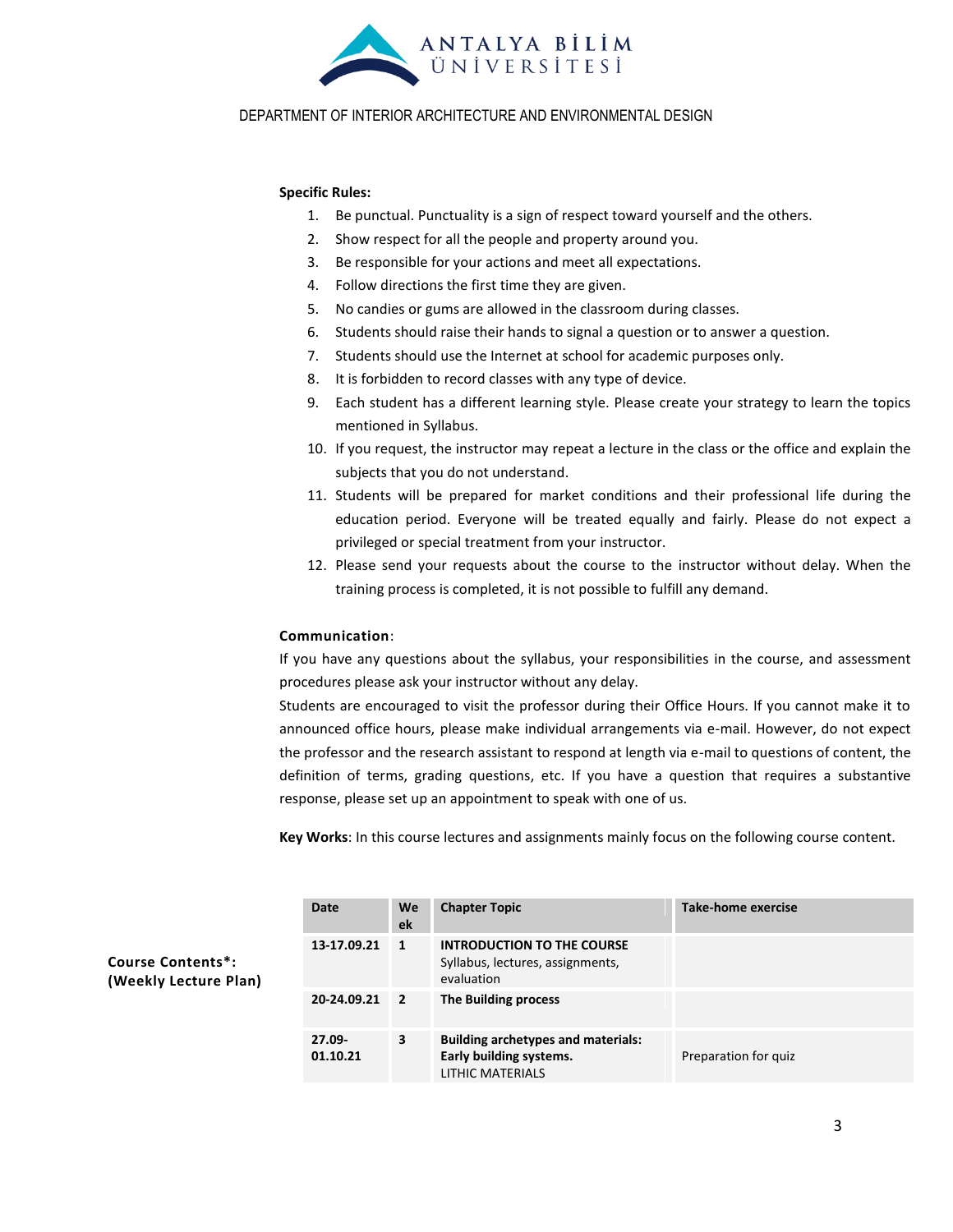

| 04-08.10.21                      | 4  | <b>Building archetypes and materials:</b><br>Early building systems. (26.02)<br><b>WOODEN MATERIALS</b>            | Preparation for quiz         |
|----------------------------------|----|--------------------------------------------------------------------------------------------------------------------|------------------------------|
| 11-15.10.21                      | 5  | <b>Building archetypes and materials:</b><br>Early building systems.<br><b>EARTH MATERIALS</b>                     | Preparation for quiz         |
| 18-22.10.21                      | 6  | <b>Building archetypes and materials:</b><br>Early building systems.<br>MORTARS, GLASS, FRAME<br><b>STRUCTURES</b> |                              |
| 25-29.10.21<br>(Republic<br>day) | 7  | <b>Building Lifecycle: Post Industrial</b><br>scenario. (For Sec. II, there will be a<br>make-up course.)          | Preparation for midterm exam |
| 01-05.11.21                      | 8  | <b>MIDTERM EXAM WEEK</b>                                                                                           |                              |
| 08-12.11.21                      | 9  | <b>Building elements and their</b><br>properties: Foundations                                                      |                              |
| 15-19.11.21                      | 10 | <b>Building elements and their</b><br>properties:<br>Walls/columns/vertical elements                               | Preparation for quiz         |
| 22-26.11.21                      | 11 | <b>Building elements and their</b><br>properties:<br>Slabs/beams/horizontal elements                               | Preparation for quiz         |
| $29.11 -$<br>03.12.21            | 12 | <b>Building elements and their</b><br>properties:<br>Roof systems, Composites, tiles,<br>claddings, floorings.     | Preparation for quiz         |
| 06-10.12.21                      | 13 | <b>Building elements and their</b><br>properties:<br>Enclosures: Windows/Doors                                     |                              |
| 13-17.12.21                      | 14 | <b>Conclusion, Question-answer session</b>                                                                         |                              |
|                                  |    |                                                                                                                    | <b>FINAL EXAM</b>            |

\*PLEASE NOTE: Details of the syllabus and course schedule are subject to minor changes that will be announced in class.

**Grading**: Midterm and final exam responses will be evaluated for accuracy, thoughtfulness, and clarity. Assignments will be evaluated for content, quality of ideas, and clarity of presentation (including both writing and graphics).

| <b>Assessment Methods</b><br>and Criteria: | <b>METHODS</b>                              | <b>EFFECTS ON GRADING</b> |
|--------------------------------------------|---------------------------------------------|---------------------------|
|                                            | Attendance and Participation<br>Assignments | 5%<br>25%                 |
|                                            | Midterm Exam                                | 30%                       |
|                                            | <b>Final Exam</b>                           | 40%                       |